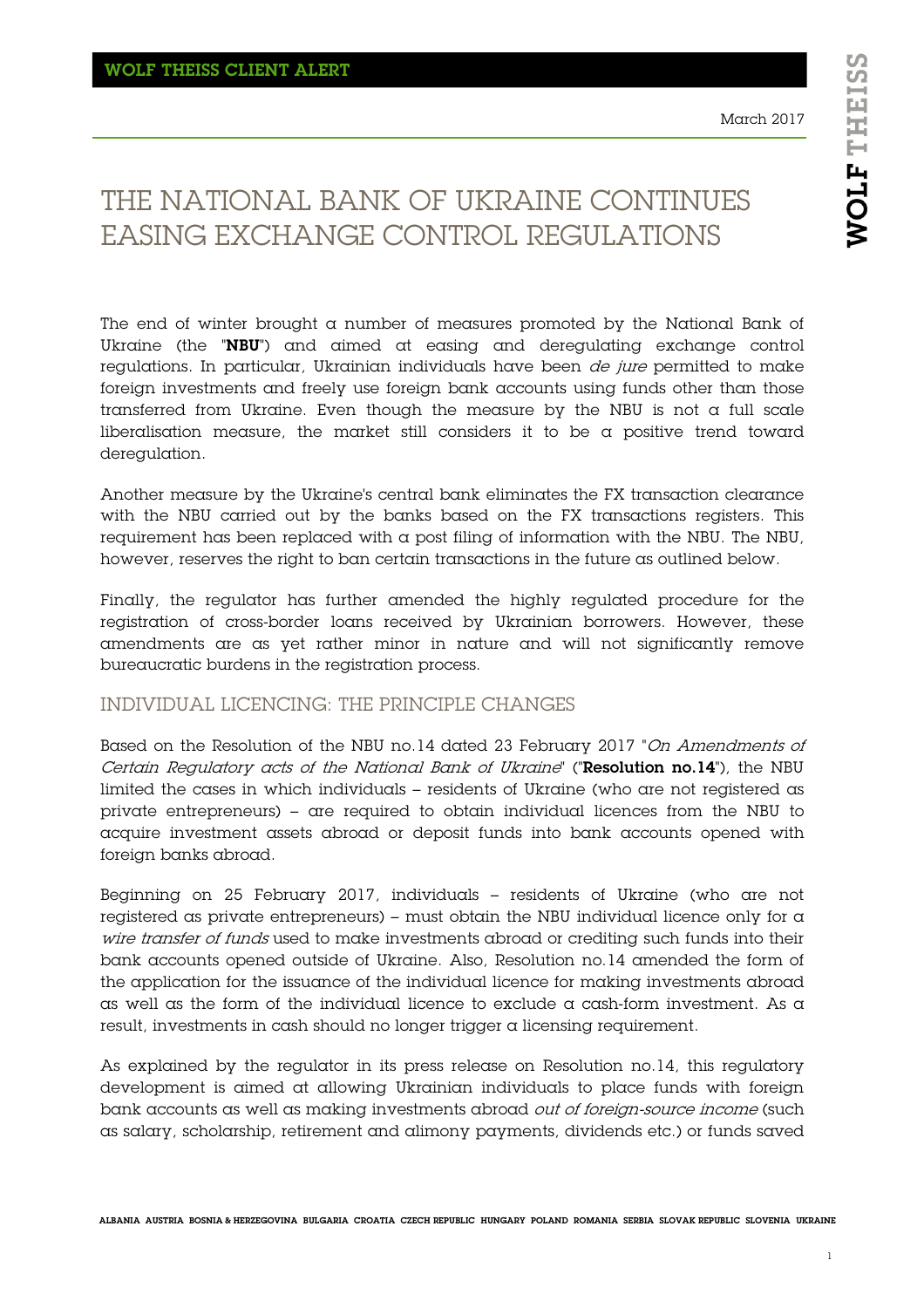March 2017

abroad without an individual licence. At the same time, based on the wording of the NBU Resolution no.122, dated 16 March 1999, governing the procedure for the issuance of individual licences for making investments abroad, Ukrainian individuals (who are not registered as private entrepreneurs) should not be prevented from making investments abroad in cash out of their Ukraine-source earnings. The cash transactions, though, are subject to a number of restrictions and formalities, such as customs formalities.

Another novelty is that Ukrainian individuals are no longer required to (1) receive an NBU licence for depositing funds with  $\alpha$  foreign bank account opened during his/her stay in a respective jurisdiction after his/her returning to Ukraine, or (2) transfer the balance from the bank account into their account opened in Ukraine after expiration of the term of the licence (this requirement, however, still applies to legal entities and private entrepreneurs). The relevant amendments were introduced by Resolution no.14 to the Regulation on the Procedure of Issuance by the NBU of Individual Licence for the Depositing by Residents (to Legal Entities and Individuals) of Currency Assets in Accounts Outside of Ukraine, introduced by the NBU resolution no.485 dated 14 October 2004.

#### NEW GROUNDS TO REFUSE TO ISSUE AN INDIVIDUAL LICENCE

The NBU now may refuse to issue an individual licence for FX transactions, such as making investments abroad, depositing funds into foreign bank accounts or some other outbound transfer of funds if the NBU reveals in the documents submitted for the issuance of the respective licence that a party to a respective transaction or recipient (beneficiary) of funds is a legal entity or an individual registered or residing in a state recognised by the Parliament of Ukraine as an occupier state or an aggressor state. Thus, Russian companies and individuals will fall within this category.

## POST FILING OF INFORMATION ON THE FX TRANSACTION

The registers of transactions for the purchase of currency and cross-border transfers in an amount exceeding USD 50,000, which banks were required to submit to the NBU before processing such transactions, have been replaced with the filing of information on the transactions after the transactions took place. This regulatory development is based on NBU Resolution no.15, dated 28 February 2017. The information file should be submitted by the banks until 20:00 Kyiv time on the day of the transaction. Hence, now the regulator should be notified after completion of the transaction and provided with the supporting documents in cases specified in the regulation.

The NBU may require the bank (having processed the transaction) to provide additional information on the transaction; it may also impose a ban on the bank preventing it from processing further transactions by the client or other participants in the financial transaction until the NBU's notice. Such a ban will apply for a specific period of time and it is binding for the bank that processed the transaction in question as well as for other banks in accordance with the NBU's demand.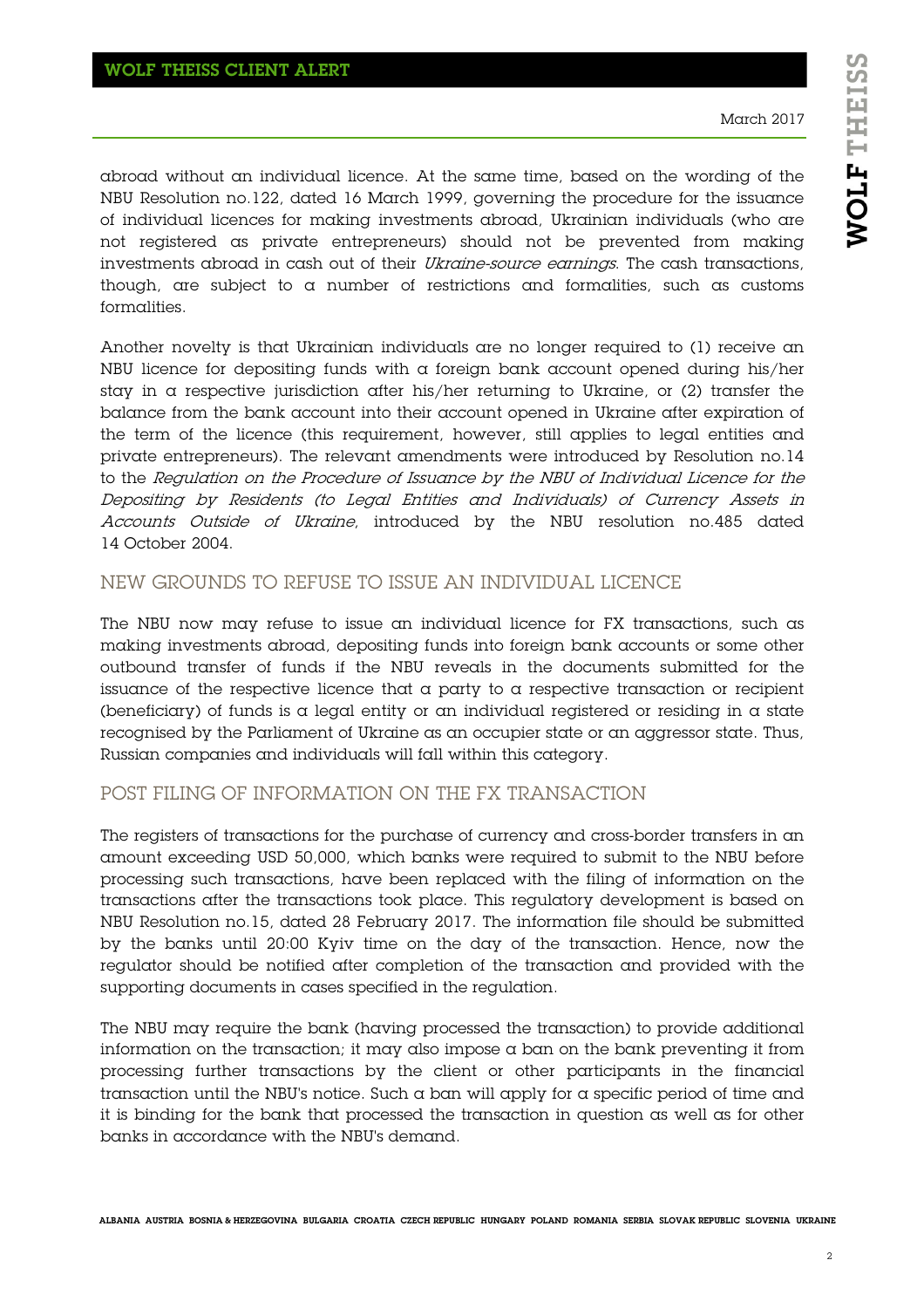### AMENDMENTS TO THE RULES ON BANK CHECKS OF FINANCIAL TRANSACTIONS

The NBU Resolution no.18 dated 2 March 2017 "On Amendments of the Regulation on the Analysis and Verification by Banks of Documents (Information) on Financial Transactions and Their Participants" amended another NBU Resolution, no.369 dated 15 September 2016, which establishes the procedures for due diligence by banks of risky financial transactions.

Resolution no.18 provides  $\alpha$  list of exemptions when the banks are no longer required to send the NBU scanned copies of documents submitted by their clients for registration of amendments to cross-border loans such as:

- reduction of the interest rate, commission, default interest, other payments set forth in the loan agreement;
- change of the servicing bank under the loan agreement;
- change of the borrower's registered address; and
- extension of the loan maturity.

Other requirements and aspects of the registration of loan agreements (or amendments thereto) that cause the registration to be a complex and burdensome procedure (such as the scope of information to be provided and timing for the NBU to consider the documentation) remain unchanged.

As a reminder, banks must conduct additional checks under risky financial transactions and send the NBU scanned copies of the documents received from the borrower for the registration of  $\alpha$  loan agreement (or amendments thereto), if the amount of the loan exceeds USD 500,000 (or the equivalent) and the transaction has any of the following characteristics: (i) the financial transaction involves an individual being  $\alpha$  public person (or his/her relative); (ii) the loan agreement is executed with a Ukrainian citizen in an amount exceeding USD 500,000 or the equivalent; (iii) the amendments to the loan agreement are related to the change of a contracting party (i.e. assignment of claims); (iv) the initial registration of the loan agreement was cancelled; (v) the disbursement by a foreign lender is made outside of Ukraine by payment to a non-resident-exporter of the amounts due from a Ukrainian borrower - importer under respective cross-border agreement (i.e. without the transfer of funds to a borrower's account in a servicing bank); and (vi) the Ukrainian lending bank assigns the loan to a non-resident of Ukraine.